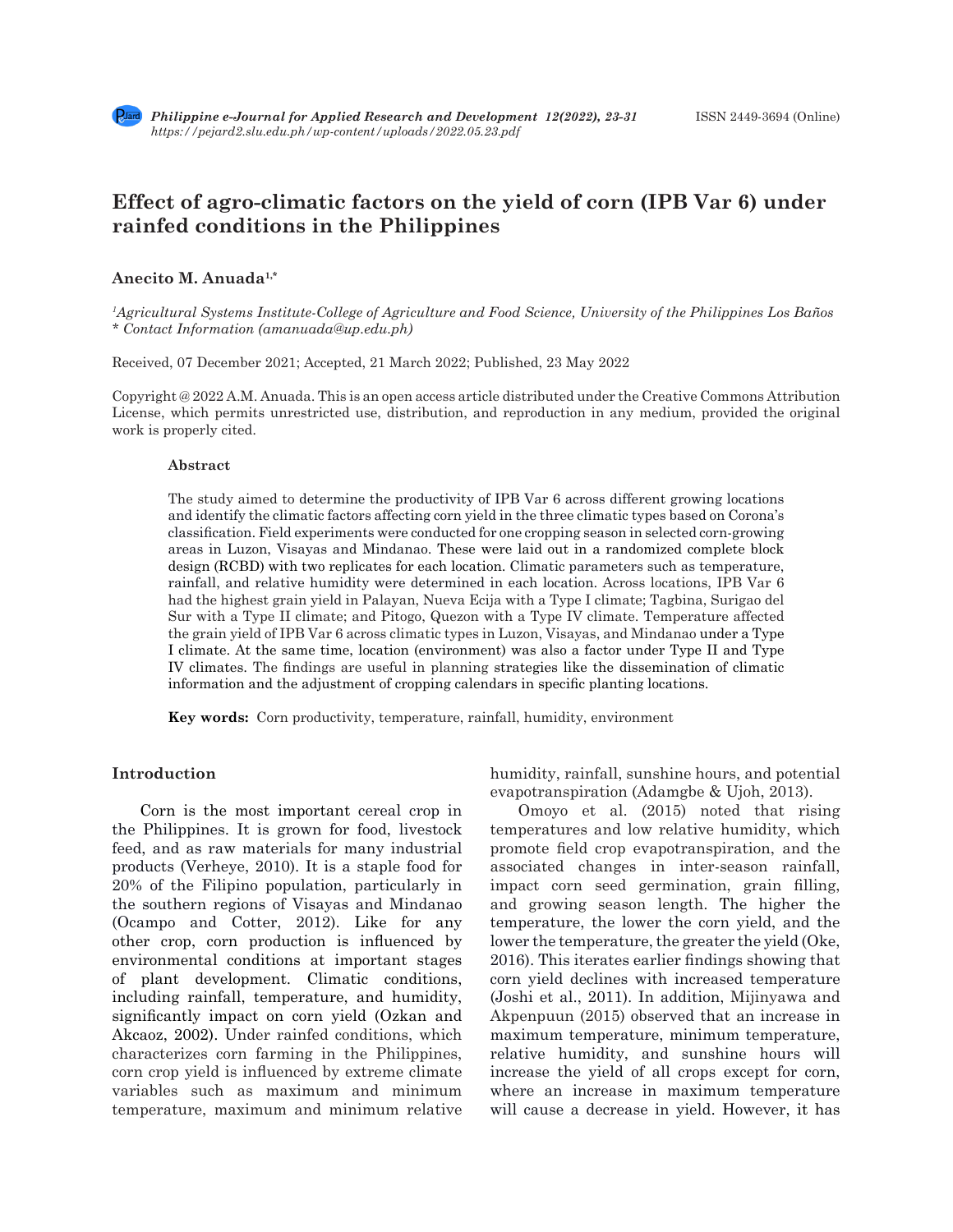also been observed that even with an increase in temperature, increase on corn yield was still possible due to significant amount of rain received. This shows that the correct amount of rain and distribution pattern can reduce the impact of temperature on maize yield (Cudjoe et al., 2021).

The amount of rainfall is a very important variable that has a big impact on corn yield (Reyes et al., 2009). Corn yield increases when the proper amount of rain falls at the right time. This means that getting the proper amount of rain and in the right pattern is crucial. This supports Rashid and Rassul's (2011) observation that corn crop is completely dependent on rainfall volume and frequency, and its distribution on temporal and spatial scales.

According to Singh et al. (2006), one of the factors limiting corn yields is unpredictability in terms of the start of the rainy season, the amount of rainfall, and its distribution during the corn growing season. It is not just the lack of water that can be problematic but also its excess. Cudjoe et al. (2021) has observed that when rainfall is above normal, it creates waterlogging, which has an impact on corn productivity. Corn requires a set amount of water, and an increase in rain increases yield up to a certain point, after which grain yield declines (Magehema et al., 2014; Rashid and Rasul, 2011).

In the Philippines, a corn variety called IPB Var 6 has been developed by the Institute of Plant Breeding (IPB) of the University of the Philippines Los Baños. Chiefly designed to be processed into corn grits for human consumption, this is a high-quality protein corn variety that contains more protein and the essential amino acids lysine and tryptophan than other corn varieties and white rice (UPLB, 2018). As this variety has just been introduced to corn farmers, no studies have yet been conducted on how its productivity is affected by climatic conditions obtaining in the various corn-growing areas all over the country.

The goal of this study is to determine the productivity of IPB Var 6 and the factors limiting its yield in different conditions in the Philippines. In particular, it aims to determine the productivity of IPB Var 6 across different growing locations and to identify the major climatic factors affecting corn yields in the three climatic types based on Corona's classification. Specifically, these agro-climatic factors are temperature, rainfall, and relative humidity. In addition, location (environment) will also be assessed, which is a combination of all agroclimatic factors. By evaluating the responses of IPB Var 6 to agro-climatic factors across different environments, the study can provide appropriate information to corn farmers that will enhance their capacity to adapt to variability in climatic conditions.

#### **Materials and Methods**

## *Time and Place of Study*

Field experiments were conducted in selected corn-growing areas in Luzon, Visayas, and Mindanao through the Corn-based Farmer-Scientists Training Program (FSTP) based at the Agricultural Systems Institute, College of Agriculture and Food Science (CAFS), University of the Philippines Los Baños (UPLB). The study was conducted using datasets generated from field experiments conducted from 2014 to 2016 during one growing season at 13 experimental sites (Figure 1). In Luzon, four sites under Type IV climate were selected, namely: Maria Aurora, Aurora; Macalelon, Quezon; Pitogo, Quezon; and Unisan, Quezon; while one site, Palayan City Nueva, Ecija falls under Type I climate. In Visayas, Tayasan and Zamboanguita, Negros Oriental fall under Type I, while Danao, Bohol is under Type IV. In Mindanao, Tagbina and Barobo, Surigao del Sur and Bacuag, Surigao del Norte are classified under Type II, while Pinan, Zamboanga del Norte, and Polanco, Zamboanga del Sur are under Type IV.

The cumulative maximum temperature, maximum temperature, mean temperature, rainfall, and relative humidity at the 13 locations are shown in Table 1. The cumulative amount of daily rainfall varied across locations. The average cumulative amount of rainfall across the locations was 478.5mm. Among the environments, Maria Aurora, Aurora had the greatest rainfall (1199.6mm), relative humidity (87.6), and received the lowest minimum and mean temperatures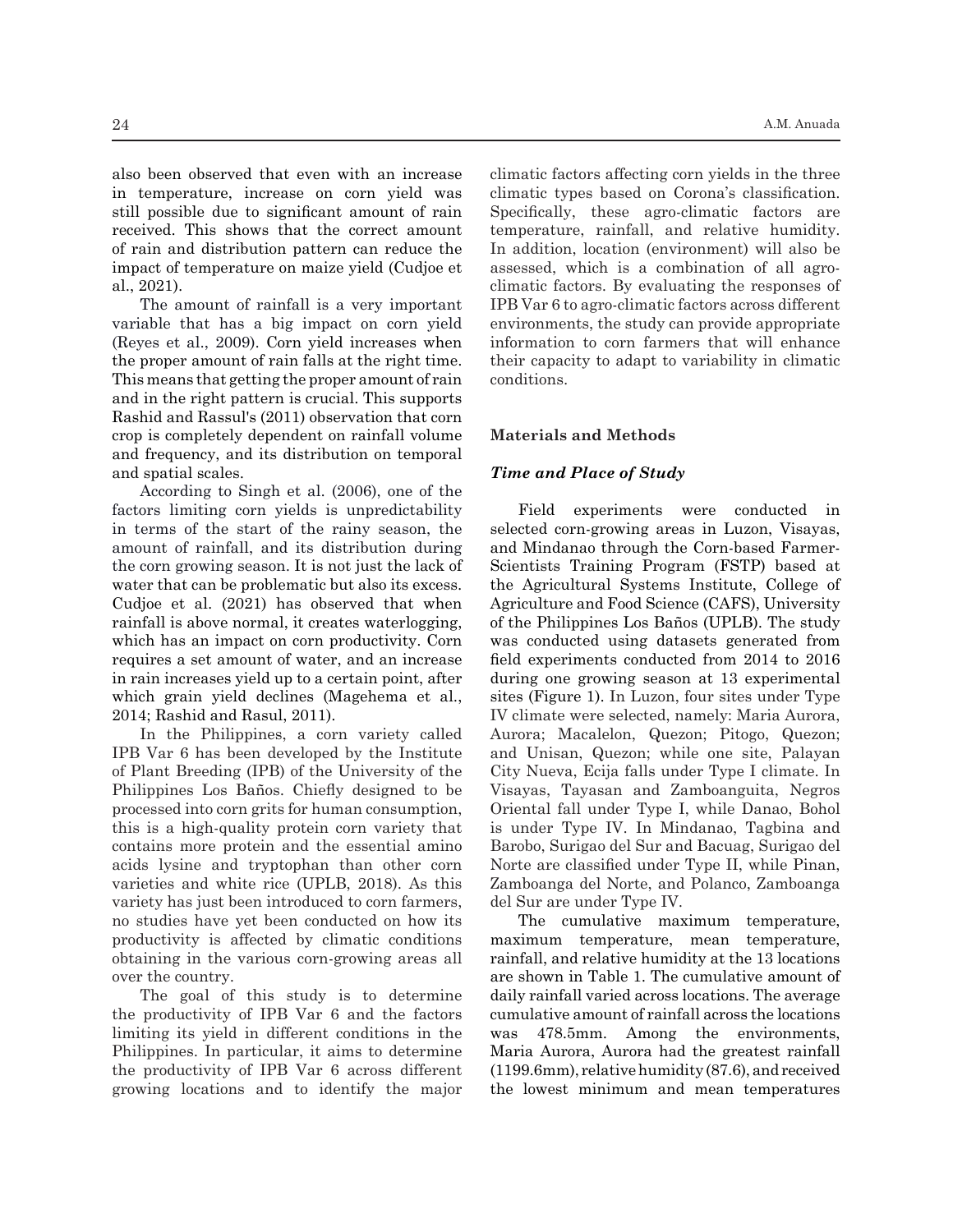

## **LUZON**

Palayan City, Nueva Ecija Maria Aurora, Aurora Unisan, Quezon Pitogo, Quezon Macalelon, Quezon

## **VISAYAS**

Tayasan, Negros Oriental Zamboanguita, Negros Oriental Danao, Bohol

## **MINDANAO**

Polanco, Zamboanga del Nort Pinan, Zamboanga del Norte Bacuag, Surigao del Norte Barobo, Surigao del Sur Tagbina, Surigao del Sur

94 Figure 1. Selected corn growing areas for the study. 95 (Source of Map: *https://www.cleanpng.com/png-flag-of-the-phippines-vector-map-philippines*) (Source of Map: *https://www.cleanpng.com/png-flag-of-the-phippines-vector-map-philippines*)Figure 1. Selected corn growing areas for the study.

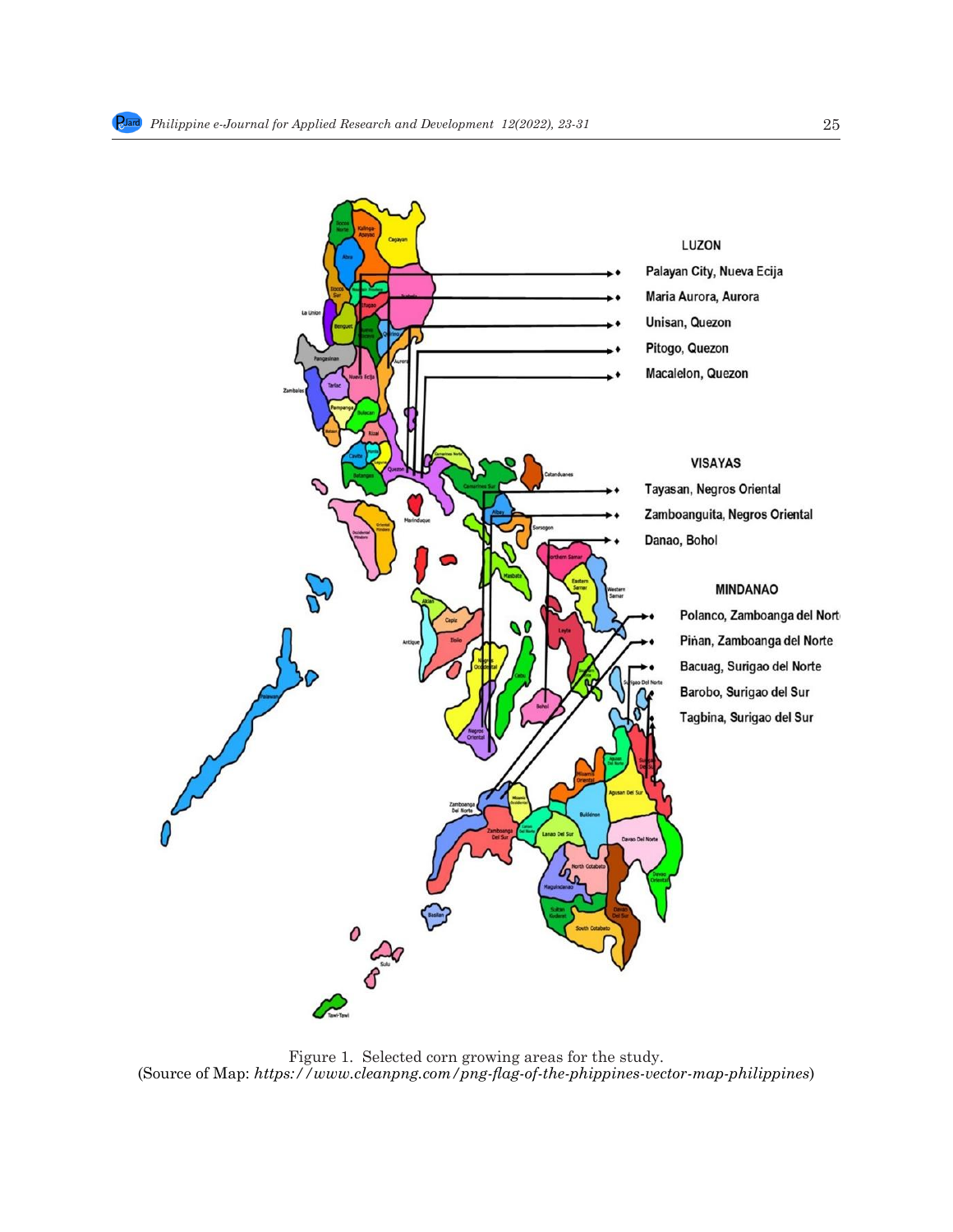| Climatic     | <b>Experimental Sites</b>          | Rainfall (mm) |        | Temp. $(^{\circ}c)$ |      |       | $RH$ (%) |      |
|--------------|------------------------------------|---------------|--------|---------------------|------|-------|----------|------|
| <b>Types</b> |                                    | Range         | Total  | Tmin                | Tmax | Tmean | Range    | Mean |
| $\mathbf I$  | Palayan City,<br>Nueva Ecija       | $0 - 23.4$    | 82.8   | 22.1                | 31.7 | 26.9  | 58-94    | 72.6 |
|              | Tayasan, Negros<br>Oriental        | $0-41.0$      | 490.2  | 24.8                | 32.4 | 28.6  | 68-97    | 82.5 |
|              | Zamboanguita,<br>Negros Oriental   | $0 - 41.0$    | 371.7  | 25.3                | 32.3 | 28.8  | 68-97    | 82.1 |
| $\mathbf{I}$ | Barobo, Surigao del<br>Sur         | $0 - 81.9$    | 454.9  | 24.4                | 32.6 | 28.5  | 74-95    | 82.2 |
|              | Bacuag, Surigao<br>del Norte       | $0 - 145$     | 412.1  | 23.7                | 33.7 | 28.7  | 68-91    | 79.6 |
|              | Tagbina, Surigao<br>del Sur        | $0 - 81.9$    | 548.9  | 24.6                | 33.5 | 29.0  | 72-93    | 82.6 |
| IV           | Maria Aurora,<br>Aurora            | $0 - 163$     | 1199.6 | 20.5                | 27.9 | 24.2  | 75-96    | 87.6 |
|              | Macalelon, Quezon                  | $0 - 104$     | 498    | 24.7                | 33.1 | 28.9  | 73-93    | 84.7 |
|              | Unisan, Quezon                     | $0 - 104$     | 498    | 24.7                | 33.1 | 28.9  | 73-93    | 84.7 |
|              | Pitogo, Quezon                     | $0 - 104$     | 498    | 24.7                | 33.1 | 28.9  | 73-93    | 84.7 |
|              | Danao, Bohol                       | $0 - 95.6$    | 300.1  | 24.1                | 31.2 | 27.6  | 79-95    | 85.1 |
|              | Pinan, Zamboanga<br>del Norte      | $0 - 19.4$    | 172.6  | 23.8                | 32.1 | 27.9  | 79-91    | 83.5 |
|              | Polanco,<br>Zamboanga del<br>Norte | $0-101.8$     | 694    | 31.1                | 42.6 | 36.8  | 75-93    | 82.9 |

**Table 1.** Cumulative amount of climatic variables during the growing season of corn (IPB Var 6) in 13 locations under Type I, II and IV climate.  $\equiv$ 

Source: DOST- PAG-ASA (2015).

of 20.5 °C and 24.2 °C, respectively. In contrast, Polanco, Zambonga del Norte, received the highest maximum temperature of  $42.6 \text{ °C}$  and a mean temperature of 36.8.

#### *Experimental Treatments and Design*

A randomized complete block design (RCBD) was used for the field experiments, with two replicates for each location. Each plot had four rows, each with a dimension of 2.25 m x 5 m and a pathway of 1 m in between. IPB Var 6 was obtained from the National Seed Foundation-Institute of Plant Breeding-CAFS, UPLB.

#### *Crop Establishment and Management*

The experimental areas were plowed twice at a depth of 30 cm using a manual or tractor-drawn disc plow. Harrowing was completed two weeks after plowing with either a manual or tractor disc harrow. Two seeds were sown per hill at 0.75 m x 0.25 m spacing and thinned to one plant per hill one week after emergence. Each plot has four rows with 20 hills per row. To reduce the border, data was collected only from the two middle rows of each plot. For each location, cultural management practices, including fertilizer application, were based on soil analysis and other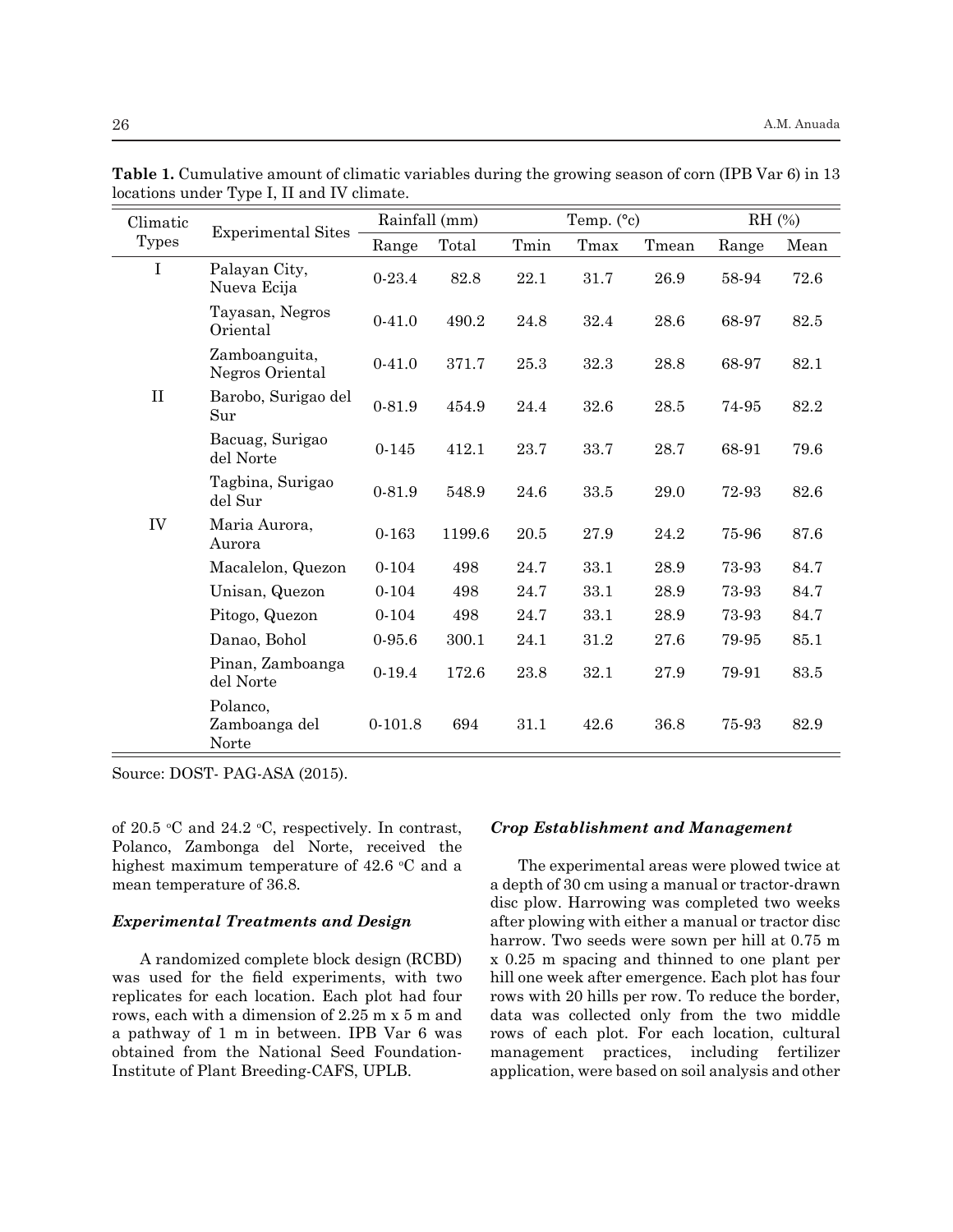location-specific recommendations. Weeds, insect pests, and diseases were controlled as needed.

## *Date Gathered*

#### *Temperature, Relative Humidity and Rainfall*

Maximum and minimum temperatures, relative humidity, and rainfall were obtained daily from the Department of Science and Technology-Philippine Atmospheric Administration (DOST-PAG-ASA) weather station nearest to each experimental field. These informations were gathered throughout the growth period of the corn plant, from sowing to harvest.

#### *Grain Yield & Yield Computation*

Twenty-four corn ears were harvested at maturity. From these, randomly selected 15 fresh corn ears (5 small, 5 medium, and 5 large) were weighed and used to determine grain yield. Grain yield was calculated in tons per hectare (t ha-1) using the formula (FSTP Manual of Operation, 2009; Anuada et al. 2021):

## Grain Yield =  $Fresh weight (kg) x Number of plants ha<sup>1</sup> x MC x SC$ </u> 15

Where: number of plants ha<sup>-1</sup> = 53,333 at 0.75m  $x$  0.25m (1 seed per hill); stand count (SC) ha<sup>-1</sup> at  $80\% = 53,333 \times 0.80 = 42,666$  plants ha<sup>-1</sup>; Fresh weight of the sample corn ears (kg) was 5 small, 5 medium, and 5 large; the moisture content  $(MC)$  was 15%; and the shelling recovery  $(SR)$  locations across Luzon, Visayas, and Mindanao was  $80\%$ .

#### *Data Analysis*

The data gathered was initially checked for normal distribution and homogeneity of variances over the location. The Barlett test was used to check for homogeneity of error variance in the grain yield of IPB Var 6 in Luzon, Visayas, and Mindanao. The grain yield of IPB Var 6 in Luzon, Visayas, and Mindanao and grain yield under various climatic types were described using box plots to show visually the distribution of numerical data and skewness through displaying the data quartiles (or percentiles) and averages. Moreover, the comparison of IPB Var 6 grain yield under various climatic conditions was checked using a T-test. An analysis of variance for IPB Var 6 interaction with growing locations was also done. In addition, a stepwise regression was used to determine the climatic factors such as temperature, rainfall, relative humidity, and location (environments) affecting the grain yield of IPB Var 6 across locations with specific climate types. Data on daily temperature, rainfall, and relative humidity was collected daily from planting to harvesting. Statistical analyses were done using SPSS.

### **Results and Discussion**

## *Grain Yield of IPB Var 6 in Luzon, Visayas, and Mindanao*

The grain yield of IPB Var 6 planted in 13 locations across Luzon, Visayas, and Mindanao is shown in Figure 2. The five locations across



175 Figure 2. Grain yield of IPB Var 6 in Luzon, Visayas and Mindanao. **Figure 2.** Grain yield of IPB Var 6 in Luzon, Visayas and Mindanao.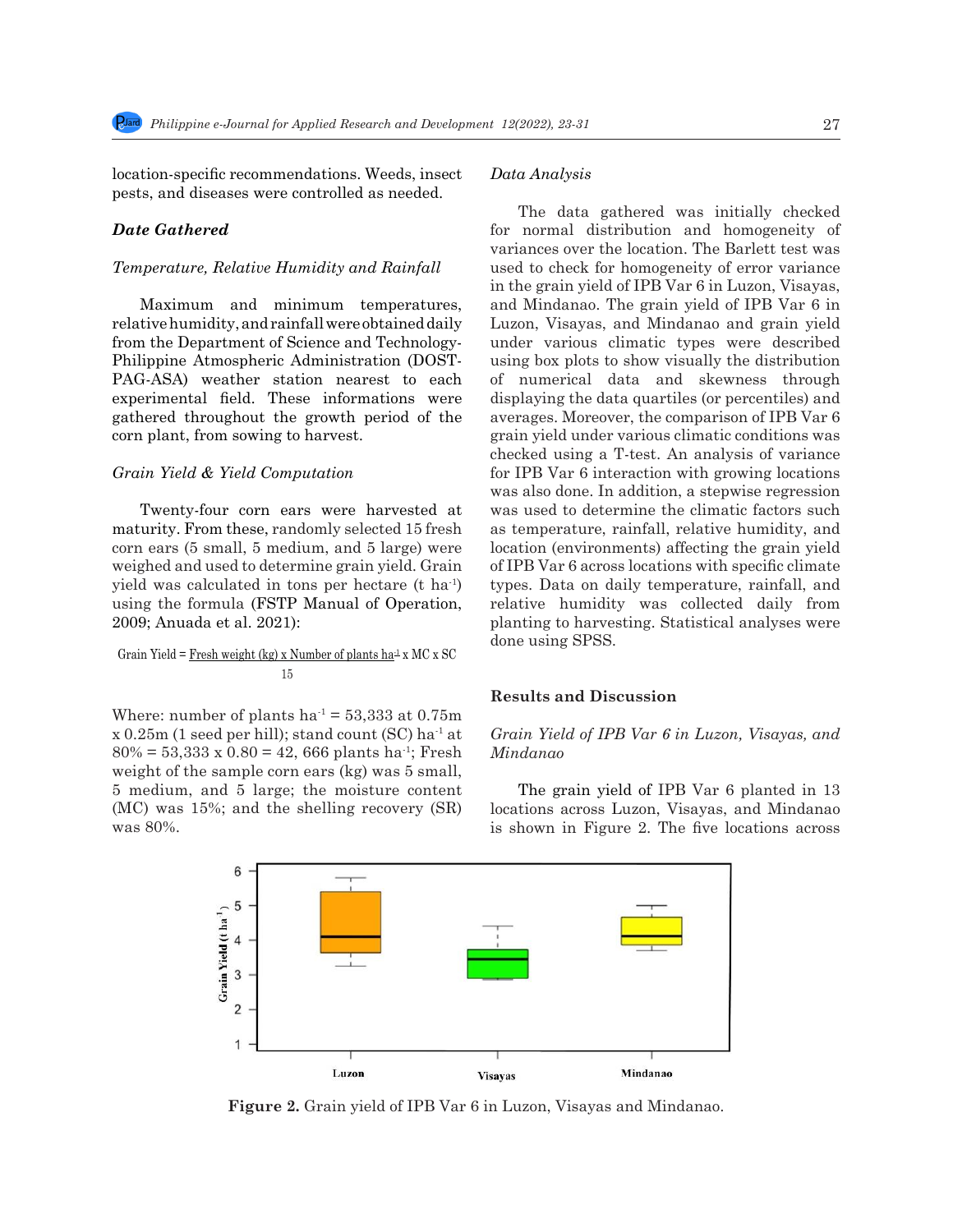Luzon had the highest mean grain yield of 4.4 t ha-1 while the three locations in Visayas had the lowest mean grain yield of  $3.5$  t ha<sup>-1</sup>. The five locations in Mindanao produced a mean grain yield of  $4.2$  t ha<sup>-1</sup> with a minimum grain yield of  $3.9$  t ha<sup>-1</sup> and a maximum of  $4.5$  t ha<sup>-1</sup>.

# *IPB Var 6 grain yield under various climatic conditions*

For Luzon, Pitogo, Quezon, classified under the Type IV climate, had the highest grain yield of  $5.6$  t ha<sup>-1</sup> (Figure 3). IPB Var 6 grown in Type IV climates, such as Macalelon and Unisan, Quezon, and Maria Aurora, Aurora, had a lower yield of 4.0, 3.6, and 3.6  $t$  ha<sup>-1</sup>, respectively.

in Tagbina, Surigao del Sur, which is under a Some of the techniques used t yields were obtained in the Type IV climate in enviro under Type I climate had a high grain yield of 4.1 growth models (Mohammadi et al., On the other hand, IPB Var 6 grown in Palayan City, Nueva Ecija under Type I climate had a yield of  $5.2$  t ha<sup>-1</sup>. The grain yield of IPB Var 6 grown in five locations in Mindanao showed that the highest gain yield of  $4.8$  t ha<sup>-1</sup> was obtained Type II climate. On the other hand, lower grain Pinan and Polanco, Zamboanga del Norte, with

t ha<sup>-1</sup> and 3.3 t ha<sup>-1</sup>, respectively, as compared to the grain yield of Danao, Bohol under Type IV climate.

3.9 t ha<sup>-1</sup> and a maximum of 4.5 t ha<sup>-1</sup> with a minimum graph  $\frac{1}{2}$  Type I and Type II, Type I and Type IV, and Type The comparison of corn yield (IPB Var 6) using the T-test at different climatic types for II and IV are shown in Table 2. There are no significant differences in Type I (*M* = 4.200, *SD*  =.9539) and Type II (*M* = 4.233, *SD* =.4933) with the scores ( $t = -0.054$ ,  $p = .960$ ). The magnitude of the means (mean difference  $= .0333, 95\%$  CI:-1.7548 to 1.6882) was very small. Type I and Type IV ( $t = 0.264$ ,  $p = 0.798$ , and Type II and Type IV  $(t = -0.605, p = 0.562)$  also showed no significant differences.

#### *IPB Var 6 Interaction with Growing Locations*

4.5 and 4.0 t ha<sup>-1</sup>, respectively. IPB Var 6 grown variables, direct measurements, computed  $\ddot{\theta}$ in Tayasan and Zamboanguita, Negros Oriental indices, or through variables derived from crop<br>under Type I climate had a high group viald of 4.1 crowth models (Mohammadi et al. 2015) Several techniques to explain and understand the genotype-by-interaction effect on grain yield variation have been applied. Some of the techniques used to explain the genotype by environment interaction in multiple environment trials involved the characterization of the locations based on environmental variables, direct measurements, computed indices, or through variables derived from crop growth models (Mohammadi et al., 2015).



183 Figure 3. Grain yield of IPB Var 6 under type I, II, and IV climates. **Figure 3.** Grain yield of IPB Var 6 under type I, II, and IV climates.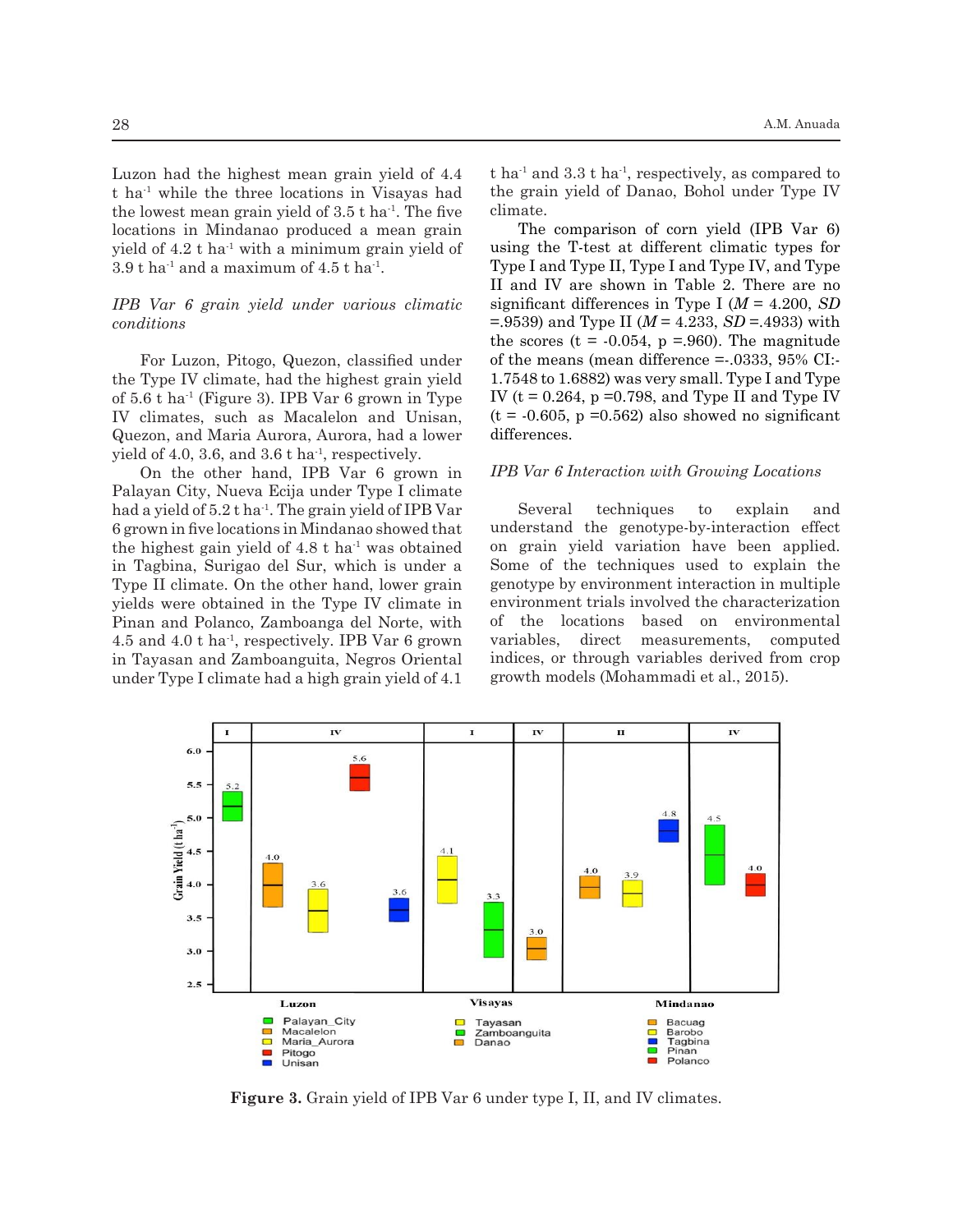|                  |                    |                |                |                                                                               |      |        |                |                       | ັ້                 |                          |                                                 |        |
|------------------|--------------------|----------------|----------------|-------------------------------------------------------------------------------|------|--------|----------------|-----------------------|--------------------|--------------------------|-------------------------------------------------|--------|
|                  |                    |                |                | Levene's Test<br>for Equality of<br>t-test for Equality of Means<br>Variances |      |        |                |                       |                    |                          |                                                 |        |
|                  | Mean               |                | <b>SD</b>      | $\mathbf F$                                                                   | Sig. | T      | df             | $Sig. (2-$<br>tailed) | Mean<br>Difference | Std. Error<br>Difference | 95% Confidence<br>Interval of the<br>Difference |        |
|                  |                    |                |                |                                                                               |      |        |                |                       |                    |                          | Lower                                           | Upper  |
| Climatic         | I                  | 4.200          | .9539          |                                                                               |      |        |                |                       |                    |                          |                                                 |        |
| type             | П                  | 4.233          | .4933          | .918                                                                          | .392 | $-054$ | $\overline{4}$ | .960                  | $-0.333$           | .6200                    | $-1.7548$                                       | 1.6882 |
| Climatic<br>type | $\mathbf{I}$<br>IV | 4.200<br>4.043 | .9539<br>.8284 | .061                                                                          | .611 | .264   | 8              | .798                  | .1571              | .5945                    | $-1.2137$                                       | 1.5280 |
| Climatic<br>type | $_{\rm II}$<br>IV  | 3.733<br>4.043 | .3786<br>.8284 | .752                                                                          | .411 | $-605$ | 8              | .562                  | $-3095$            | .5120                    | $-1.4902$                                       | .8711  |

**Table 2.** Comparison of the corn yield (IPB Var 6) at different climatic type.

Analysis of variance for IPB Var 6 across the Philippines showed that the IPB Var 6 planted in different locations was found to have a statistically significant difference at a 5% level of significance (Table 3). The value of F is 7.482, which reaches significance with a  $p = 0.001$ . Variations in grain yield were observed due to location effects that were clear and the location was established to be diverse.

*Climatic Factors Affecting the Grain Yield of IPB Var 6*

Table 4 shows the stepwise regression summary for the variables that significantly contributed to the variation in grain yield.

The stepwise regression for grain yield of IPB Var 6 grown across three locations under climate type I showed that temperature in the

**Table 3.** Analysis of variance for grain yield (IPB Var 6) across locations in Philippines.

| Source of Variation | Df | Sum of<br>Squares | Mean of<br>Squares |       | Sig.  |
|---------------------|----|-------------------|--------------------|-------|-------|
| Between Groups      | 12 | 12.846            | 1.071              | 7.482 | 0.000 |
| Within Groups       | 13 | 1.860             | 0.143              |       |       |
| Total               | 25 | 14.706            |                    |       |       |

\*\*, significant at 1% level, \*, significant at 5% level, <sup>ns</sup>, not significant

|  |  |  |  |  |  | <b>Table 4.</b> Factors affecting grain yield of IPB Var 6 under Type I, II and IV climates. |  |  |  |
|--|--|--|--|--|--|----------------------------------------------------------------------------------------------|--|--|--|
|--|--|--|--|--|--|----------------------------------------------------------------------------------------------|--|--|--|

| Climate Type | Variable      | R-square | Adj.<br>R-square | C(P)      | AIC       | <b>RMSE</b> |
|--------------|---------------|----------|------------------|-----------|-----------|-------------|
|              | Temperature   | 0.767    | 0.709            | 2.1550    | 12.4030   | 0.5053      |
| H            | Locations (E) | 0.959    | 0.939            | 6.4440    | $-8.7933$ | 0.5039      |
| ΙV           | Locations (E) | 0.880    | 0.778            | $-3.9690$ | 20.0015   | 0.3948      |

E: Environment; C(p): Mallow's CP; AIC: Akaike's Information Criterion; RMSE: Root Mean Square Error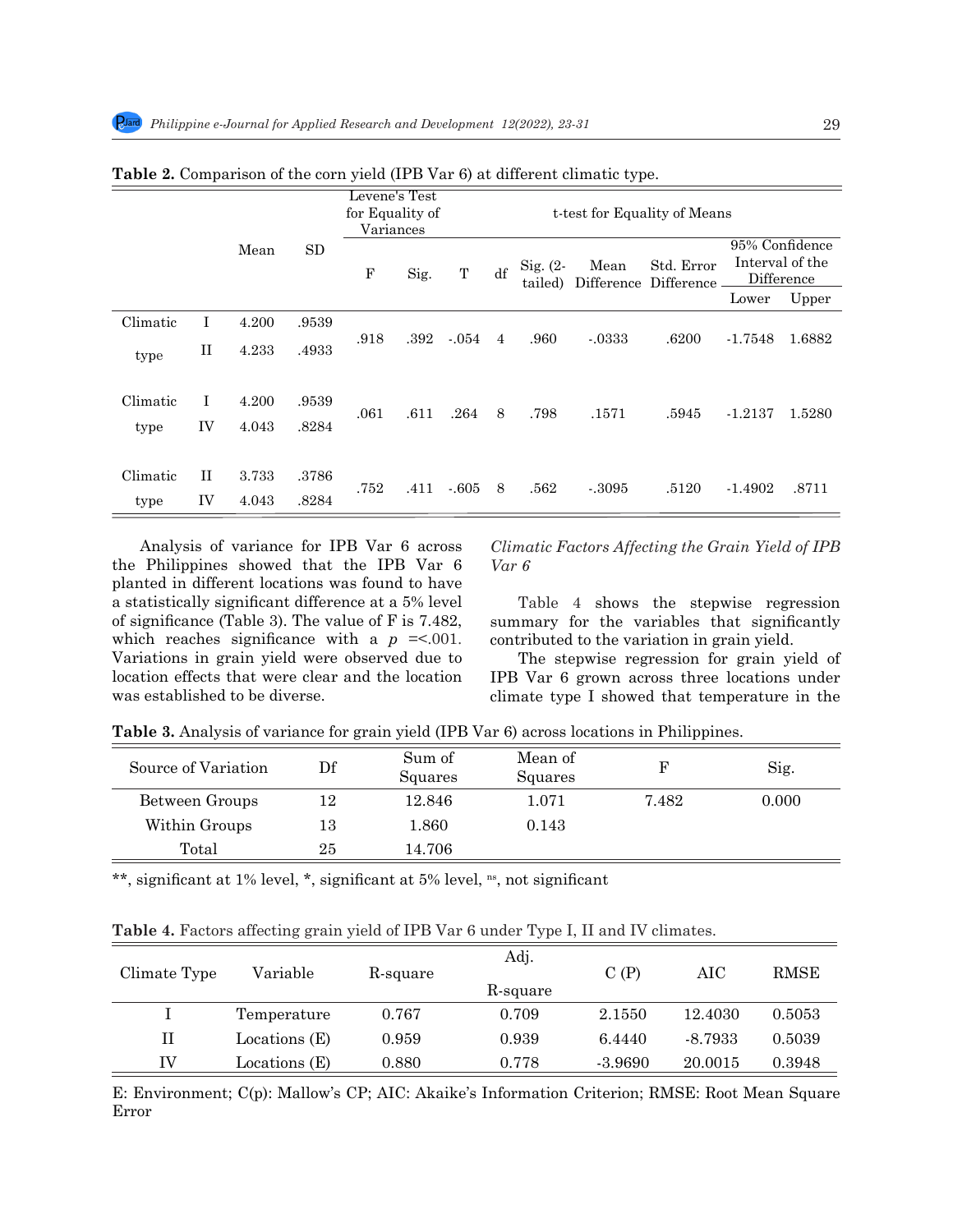corn growing areas had significantly contributed to the variation of IPB Var 6. The variable obtained an R-value of 0.767, which indicates that 76% of the variance within the population can be attributed to temperature as a limiting factor for grain yield of IPB Var 6 under climate Type I in Luzon. These results agree with earlier studies on corn stating that corn yield declined with an increase in temperature, while lower temperature led to greater yield (Oke, 2016; Joshi et al., 2011). In addition, Mijinyawa and Akpenpuun (2015) observed that an increase in maximum temperature, minimum temperature, relative humidity, and sunshine hours would increase the yield of all crops except for corn, where an increase in maximum temperature will cause a decrease in yield.

It was observed that all the agro-climatic factors, such as rainfall, relative humidity, and temperature, have not significantly affected grain yield across corn-growing areas in Type II and Type IV climates. However, location (environment) contributed significantly to the variation of IPB Var 6 when grown under a Type II and Type IV climate. In addition, the result of Type II was that the R-squared value of the location (environment) was 0.959, which means that it explains 95.9% of the variance within the population. This further indicates that location (environment) was a limiting factor for the grain yield of IPB Var 6 under a Type II climate.

Furthermore, it was found out that location (environment) had a significant impact on the variation of IPB Var 6 when grown in seven different locations under a Type IV climate. The R-square value of the environment was 0.880, which explained 88% of the variance within the population. Therefore, the results suggest that only location (environment) is the limiting factor for grain yield under climate Type IV in Mindanao. Anly et al. (2013) observed that the significant effects of environments indicated that testing environments were statistically different in yield potential, that is, the cultivars performed differently across locations. In addition, Fan et al. (2007) found that crop varieties show wide fluctuations in their yielding ability when grown over varied environments or agro-climatic zones. In general, the findings of this analysis are as follows: (1) temperature played a significant role in the grain yield variation of IPB Var 6 under the Type I climate, and (2) no specific climatic factors played a significant role in the variation in grain yield of IPB Var 6 under the Type II and IV climates. However, the combination of all agro-climatic factors (environment) has affected grain yield.

#### **Conclusion**

IPB Var 6 was planted across 13 locations in Luzon, Visayas, and Mindanao in order to determine its productivity in the different growing locations and at the same time identify the climatic factors affecting corn yield in the three climatic types. The highest grain yields in Luzon were recorded in Pitogo, Quezon under Type IV climate  $(5.6 \text{ t} \text{ ha}^{\text{-1}})$  and in Palayan City, Nueva Ecija, with a Type I climate  $(5.2 \text{ t ha}^1)$ . In Visayas, Tayasan, Negros Oriental produced higher grain yield (4.1 t ha<sup>1</sup>) than Danao, Bohol  $(3.03 \text{ t} \text{ ha}^{\text{-1}})$  under the Type IV climate. In Mindanao, the highest grain yields  $(4.8 \text{ t} \text{ ha}^{\text{-1}})$ were obtained in Tagbina, Surigao del Sur with a Type II climate and in Piñan, Zamboanga del Norte with a Type IV climate  $(4.5 \text{ t ha}^{-1})$ . Grain yields were relatively higher in the Type IV climate across Luzon, Visayas, and Mindanao. Of the various climatic factors, temperature affected the grain yield of IPB Var 6 across climatic types in Luzon, Visayas, and Mindanao under a Type I climate. At the same time, location (environment) was also a factor under Type II and Type IV climates. These findings are relevant in planning appropriate interventions like the dissemination of climate information and the adjustment of cropping calendars in specific planting locations. Further studies may also consider the elevation of the area, terrain, and the response of different soil types as additional variables.

#### **Acknowledgments**

I would like to thank the Farmer-Scientists Training Program (FSTP), which is co-funded by the Agricultural Training Institute and is led by Romulo G. Davide, Program Leader & Professor Emeritus at UPLB. I would also like to thank the PAGASA-DOST Climate Section for providing the data on weather parameters at various